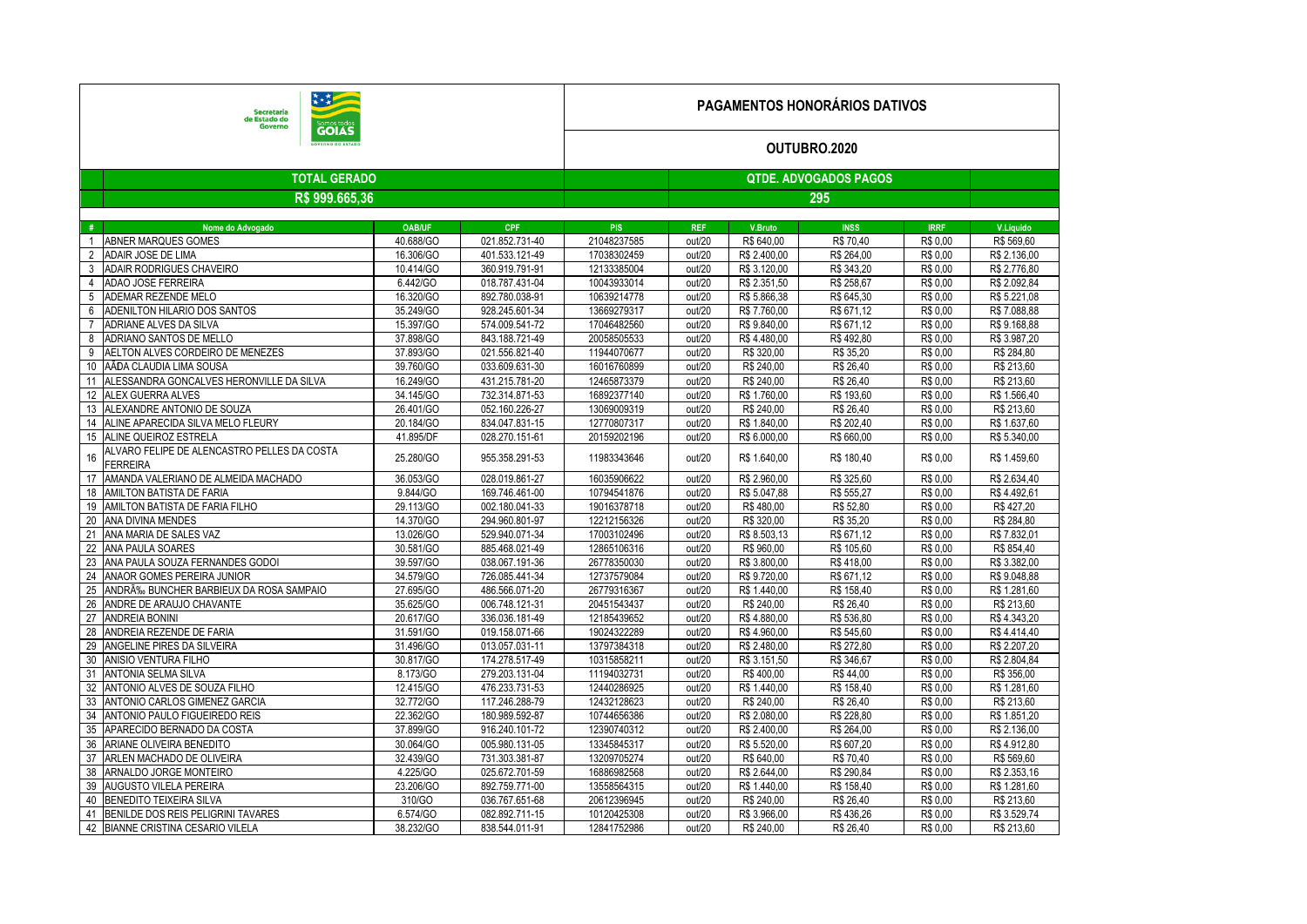|          | 43 BRENDA ROSE FANSTONE                 | 14.432/GO              | 331.951.611-68 | 12132437159 | out/20 | R\$ 3.840,00  | R\$422,40  | R\$ 0.00   | R\$ 3.417,60               |
|----------|-----------------------------------------|------------------------|----------------|-------------|--------|---------------|------------|------------|----------------------------|
| 44       | CAMILA DE MELO QUEIROZ                  | 35.737/GO              | 024.838.961-03 | 11990611707 | out/20 | R\$ 1.960,00  | R\$ 215,60 | R\$ 0.00   | R\$ 1.744,40               |
|          | 45 CAMILA MORENO ALVES DE SA            | 24.876/GO              | 991.978.801-59 | 13770028316 | out/20 | R\$ 2.800,00  | R\$ 308,00 | R\$ 0.00   | R\$ 2.492,00               |
| 46       | CAMILA SEVERIANO DE MIRANDA             | 40.563/GO              | 001.690.101-04 | 21046814534 | out/20 | R\$ 1.200,00  | R\$ 132,00 | R\$ 0,00   | R\$ 1.068,00               |
| 47       | CARLOS EDUARDO GONCALVES MARTINS        | 27.725/GO              | 898.730.841-34 | 12937708317 | out/20 | R\$4.880,00   | R\$ 536,80 | R\$ 0.00   | R\$4.343,20                |
| 48       | CARLOS HUGO DA SILVA FILHO              | 36.147/GO              | 025.364.251-50 | 2104841277  | out/20 | R\$ 160,00    | R\$ 17,60  | R\$ 0.00   | R\$ 142,40                 |
| 49       | CARLOS JOSE DOMINGUES                   | 8.787/GO               | 302.783.251-49 | 17017814930 | out/20 | R\$ 5.000,00  | R\$ 550,00 | R\$ 0,00   | R\$4.450,00                |
| 50       | <b>CÃSSIA DE OLIVEIRA</b>               | 39.117/GO              | 027.801.211-65 | 20712252058 | out/20 | R\$ 6.360,00  | R\$ 671,12 | R\$ 695,08 | R\$4.993,80                |
| 51       | CESAR GRATAO DE OLIVEIRA                | 20.569/GO              | 818.992.381-15 | 13911860314 | out/20 | R\$ 3.920,00  | R\$431,20  | R\$ 0.00   | R\$ 3.488,80               |
| 52       | <b>CESAR JOSE CLARO</b>                 | 25.694/GO              | 125.876.908-54 | 12415422403 | out/20 | R\$4.840.00   | R\$ 532,40 | R\$ 0.00   | R\$4.307,60                |
| 53       | CHARLES ANDRE SANTOS                    | 16.014/GO              | 515.332.271-87 | 11667561264 | out/20 | R\$400,00     | R\$44,00   | R\$ 0.00   | R\$ 356,00                 |
|          | 54 CLAUDIA APARECIDA DE MORAIS          | 34.151/GO              | 012.525.491-13 | 13065586273 | out/20 | R\$ 3.920,00  | R\$431,20  | R\$ 0.00   | R\$ 3.488,80               |
| 55       | CLAUDIA DE AGUIAR MARTINS GONTIJO       | 23.414/GO              | 617.382.201-68 | 12407543612 | out/20 | R\$720,00     | R\$ 79,20  | R\$ 0,00   | R\$ 640,80                 |
| 56       | CLAUDIA HELENA GONCALVES SANTOS VILELA  | 24.964/GO              | 596.434.631-68 | 12935560312 | out/20 | R\$ 160,00    | R\$ 17,60  | R\$ 0.00   | R\$ 142,40                 |
| 57       | CLAUDIO CAETANO DA SILVA                | 22.874/GO              | 591.500.091-68 | 12310326366 | out/20 | R\$ 1.600,00  | R\$ 176,00 | R\$ 0.00   | R\$ 1.424,00               |
|          | 58 CLAUDIO MAURICIO DE ARAUJO GUIMARAES | 9.360/GO               | 239.504.396-68 | 10639817928 | out/20 | R\$ 5.040,00  | R\$ 554,40 | R\$ 0,00   | R\$4.485,60                |
| 59       | CLEBER ALBOY MONARO INACIO              | 31.251/GO              | 016.982.621-08 | 11944860244 | out/20 | R\$4.800,00   | R\$ 528,00 | R\$ 0.00   | R\$4.272,00                |
| 60       | CLEIBSON CARMO DE OLIVEIRA              | 33.212/GO              | 776.393.321-68 | 12756101313 | out/20 | R\$ 6.120,00  | R\$ 671,12 | R\$ 0,00   | R\$ 5.448,88               |
| 61       | CLEUBER COLOMBO DA ROCHA                | 18.269/GO              | 590.191.071-00 | 11944675358 | out/20 | R\$ 1.280,00  | R\$ 140,80 | R\$ 0.00   | R\$ 1.139,20               |
| 62       | CLEUDINEI LUIZ DE FRANCA MACHADO        | 22.287/GO              | 644.547.111-00 | 12385928126 | out/20 | R\$4.160,00   | R\$457,60  | R\$ 0.00   | R\$ 3.702,40               |
| 63       | <b>CLOVIS SILVA JUNIOR</b>              | 10.269/GO              | 283.650.891-49 | 11239190209 | out/20 | R\$ 1.440,00  | R\$ 158,40 | R\$ 0,00   | R\$ 1.281,60               |
| 64       | CLOVIS VAZ DA FONSECA                   | 25.259/GO              | 349.808.811-49 | 12148650493 | out/20 | R\$ 9.920,00  | R\$ 671,12 | R\$ 0,00   | R\$ 9.248,88               |
| 65       | DAIANE LEITE SANTOS                     | 36.253/GO              | 089.848.386-75 | 20612245521 | out/20 | R\$ 8.480,00  | R\$ 671,12 | R\$ 0,00   | R\$ 7.808,88               |
| 66       | DALILA ROCHA DOS SANTOS                 | 25.647/GO              | 998.968.691-20 | 13146913312 | out/20 | R\$ 1.040,00  | R\$ 114,40 | R\$ 0,00   | R\$ 925,60                 |
| 67       | DANIEL DE BRITO CLEMENTE                | 40.656/GO              | 015.841.301-64 | 13186470314 | out/20 | R\$ 720,00    | R\$ 79,20  | R\$ 0.00   | R\$ 640,80                 |
| 68       | <b>DANIEL PEREIRA DIAS</b>              | 34.360/GO              | 010.072.501-51 | 13648560319 | out/20 | R\$ 3.660,00  | R\$402,60  | R\$ 0.00   | R\$ 3.257,40               |
|          | 69 DANILLO FRANCISCO RIBEIRO            | 33.635/GO              | 020.571.841-88 | 15447423795 | out/20 | R\$ 3.600,00  | R\$ 396,00 | R\$ 0.00   | R\$ 3.204,00               |
| 70       | DANILO PEDRO VIEIRA ALVES               | 40.374/GO              | 017.101.001-92 | 16026007831 | out/20 | R\$480,00     | R\$ 52,80  | R\$ 0.00   | R\$427,20                  |
| 71       | <b>DECIO JOSE SILVA</b>                 | 10.198/GO              | 147.752.121-68 | 17004314357 | out/20 | R\$ 5.080,00  | R\$ 558,80 | R\$ 0.00   | R\$4.521,20                |
| 72       | DENISE OLIVEIRA ALVES TRINDADE          | 13.074/GO              | 517.271.021-34 | 11396516349 | out/20 | R\$ 9.920,00  | R\$ 671,12 | R\$ 0,00   | R\$ 9.248,88               |
| 73       | DIEGO HENRIQUE SOUZA ARAUJO             | 42.694/GO              | 044.170.611-81 | 16027552825 | out/20 | R\$400,00     | R\$44,00   | R\$ 0.00   | R\$ 356,00                 |
| 74       | DINALVA RIBEIRO DE SOUSA                | 13.340/GO              | 295.502.201-25 | 17013694000 | out/20 | R\$ 1.200,00  | R\$ 132,00 | R\$ 0.00   | R\$ 1.068,00               |
|          | 75 DINARCY TEREZINHA NOGUEIRA           | 22.686/GO              | 036.008.231-91 | 11711427521 | out/20 | R\$ 10.240,31 | R\$ 671,12 | R\$ 146,49 | R\$ 9.422,70               |
| 76       | DINO CARLO BARRETO AYRES                | 22.706/GO              | 834.122.121-72 | 19022361708 | out/20 | R\$ 720,00    | R\$ 79,20  | R\$ 0.00   | R\$ 640,80                 |
| 77       | DOMINGO DIAS FILHO                      | 25.975/GO              | 127.304.081-34 | 10706722318 | out/20 | R\$ 2.447,25  | R\$ 269,20 | R\$ 0,00   | R\$ 2.178,05               |
| 78       | <b>DYEGO CESAR LIMA</b>                 | 35.620/GO              | 033.765.261-92 | 26801404081 | out/20 | R\$ 1.760,00  | R\$ 193,60 | R\$ 0.00   | R\$ 1.566,40               |
|          | 79 DYHENIFER JESSICA CUNHA GOUVEIA      | 39.621/GO              | 028.174.911-65 | 19041623038 | out/20 | R\$ 720,00    | R\$ 79,20  | R\$ 0,00   | R\$ 640,80                 |
|          | EDENVAL NUNES DA FONSECA                | 9.630/GO               | 056.634.581-15 | 11607116175 | out/20 | R\$ 8.199,50  | R\$ 671,12 | R\$ 0,00   | R\$ 7.528,38               |
| 80<br>81 | EDILEUZA GARRIDO VIEIRA                 | 35.351/GO              | 424.378.574-00 | 12172622550 | out/20 | R\$ 2.640,00  | R\$ 290,40 | R\$ 0,00   | R\$ 2.349,60               |
|          | 82 EDINO MANOEL DA SILVA                | 12.600/GO              | 328.576.241-15 | 12175228691 | out/20 | R\$ 560,00    | R\$ 61,60  | R\$ 0.00   | R\$498,40                  |
| 83       | EDNA MARIA ANANIAS DA COSTA             | 27.229/GO              | 894.313.831-87 | 12678933271 | out/20 | R\$ 3.840,00  | R\$422,40  | R\$ 0,00   | R\$ 3.417,60               |
|          | 84 EDUARDO FERREIRA DE ARAUJO SOARES    | 29.569/GO              | 795.585.851-49 | 19020905697 | out/20 | R\$ 1.720.00  | R\$ 189,20 | R\$ 0,00   | R\$ 1.530,80               |
|          | 85 ELENITA FERNANDES DOS SANTOS         | 16.177/GO              | 289.380.626-00 | 10272348624 | out/20 | R\$ 2.400,00  | R\$ 264,00 | R\$ 0.00   | R\$ 2.136,00               |
|          | 86 ELIROSA MARIA DA SILVA VAZ           | 33.855/GO              | 914.383.811-15 | 12957204314 | out/20 | R\$ 6.320,00  | R\$ 671,12 | R\$ 0.00   | R\$ 5.648,88               |
|          |                                         |                        |                |             |        |               |            |            |                            |
|          | 87 ELIU MARTINS BAEZ                    | 25.301/GO<br>26.952/GO | 560.699.521-20 | 12389423266 | out/20 | R\$ 720,00    | R\$ 79,20  | R\$ 0,00   | R\$ 640,80<br>R\$ 3.346,40 |
|          | 88 EMIVALDO DE SOUZA                    |                        | 392.264.091-53 | 13361870274 | out/20 | R\$ 3.760,00  | R\$413,60  | R\$ 0.00   |                            |
| 89       | <b>ERICK VIEIRA CARDOSO</b>             | 22.206/GO              | 028.176.966-46 | 11965250208 | out/20 | R\$ 7.480,00  | R\$ 671,12 | R\$ 0,00   | R\$ 6.808,88               |
|          | 90 ERNANDES FRANCISCO DOS SANTOS        | 33.487/GO              | 831.776.981-04 | 17025664330 | out/20 | R\$ 9.920,00  | R\$ 671,12 | R\$ 0.00   | R\$ 9.248,88               |
|          | 91 EUDES FABIANE CARNEIRO               | 21.078/GO              | 364.585.891-15 | 16898695666 | out/20 | R\$ 2.720,00  | R\$ 299,20 | R\$ 0.00   | R\$ 2.420,80               |
|          | 92 EURIPEDES MARCORIO                   | 14.940/GO              | 027.056.131-53 | 10260423723 | out/20 | R\$ 3.120.00  | R\$ 343,20 | R\$ 0.00   | R\$ 2.776,80               |
|          | 93 EURIPEDES NUNES DE ALMEIDA           | 13.614/GO              | 510.819.461-72 | 19000000478 | out/20 | R\$ 2.880,00  | R\$ 316,80 | R\$ 0,00   | R\$ 2.563,20               |
|          | 94 EURIPEDES RODRIGUES CAVALCANTE FILHO | 17.111/GO              | 335.645.581-87 | 19018992413 | out/20 | R\$ 3.305,00  | R\$ 363,55 | R\$ 0,00   | R\$ 2.941,45               |
|          | 95 EUTERPY PEREIRA MARQUEZ GOMES        | 10.467/GO              | 309.333.581-72 | 17043827262 | out/20 | R\$4.351,50   | R\$478,67  | R\$ 0,00   | R\$ 3.872,84               |
|          | 96 EVANDRO COSTA FÉLIX                  | 39.206/GO              | 040.593.291-00 | 19047651432 | out/20 | R\$ 1.040,00  | R\$ 114,40 | R\$ 0.00   | R\$ 925,60                 |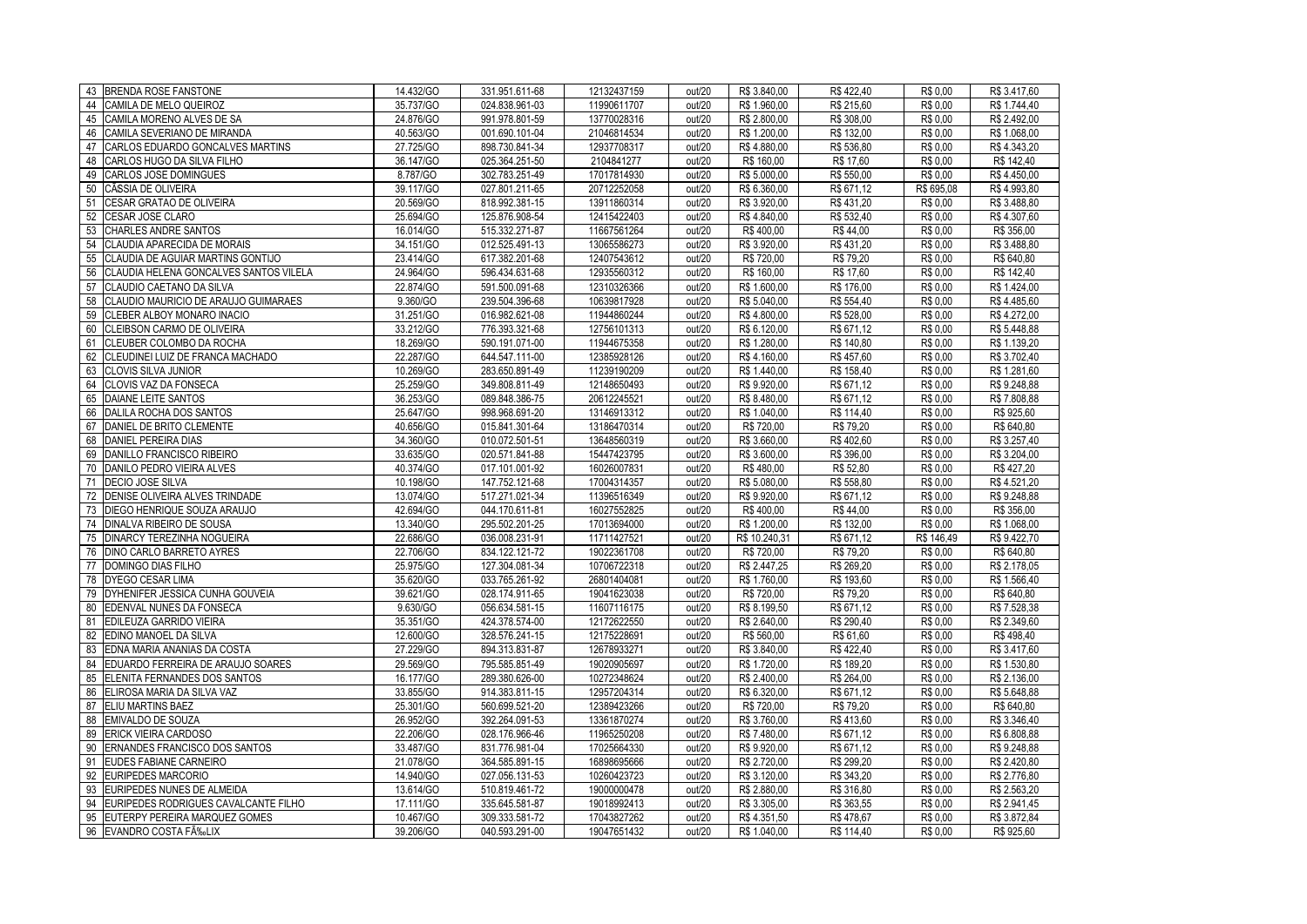| 97 FABIANE CARDOSO NOGUEIRA                    | 42.474/GO              | 029.698.341-11 | 20740111765 | out/20 | R\$ 640,00    | R\$ 70,40  | R\$ 0.00   | R\$ 569,60                 |
|------------------------------------------------|------------------------|----------------|-------------|--------|---------------|------------|------------|----------------------------|
| 98 FABIO ANTONIO DA SILVA                      | 18.263/GO              | 659.629.231-20 | 12528918005 | out/20 | R\$ 1.760,00  | R\$ 193,60 | R\$ 0.00   | R\$ 1.566,40               |
| 99 FABRICIA MICHELLY SOUSA MARQUES             | 38.496/GO              | 028.067.771-51 | 20685010702 | out/20 | R\$ 800,00    | R\$ 88,00  | R\$ 0.00   | R\$ 712,00                 |
| 100 FABRICIO RAIMUNDO CAETANO                  | 27.775/GO              | 992.392.641-91 | 19014002915 | out/20 | R\$ 240,00    | R\$ 26,40  | R\$ 0.00   | R\$ 213,60                 |
| 101 FAZANA SILVA ABREU BORGES                  | 35.220/GO              | 024.138.181-97 | 20408431827 | out/20 | R\$4.880,00   | R\$ 536,80 | R\$ 0.00   | R\$4.343,20                |
| 102 FERNANDA DA SILVA RIBEIRO URZEDA           | 42.571/GO              | 013.456.871-09 | 13613790318 | out/20 | R\$ 2.920,00  | R\$ 321,20 | R\$ 0.00   | R\$ 2.598,80               |
| 103 FERNANDO COSTA MARTINS                     | 41.515/GO              | 038.025.691-64 | 23636715956 | out/20 | R\$ 200,00    | R\$ 22,00  | R\$ 0,00   | R\$ 178,00                 |
| 104 FERNANDO LUIS JACOMINI MININEL             | 34.016/GO              | 010.034.691-08 | 11683659214 | out/20 | R\$ 6.080.00  | R\$ 668,80 | R\$ 0.00   | R\$ 5.411,20               |
| 105 FERNANDO LUIZ DIAS MORAIS FERNANDES        | 25.763/GO              | 945.922.841-00 | 13027735895 | out/20 | R\$ 7.600,00  | R\$ 671,12 | R\$ 0.00   | R\$ 6.928,88               |
| 106 FLAVIO FERREIRA DA MATA                    | 5.804/GO               | 049.508.361-53 | 11239615463 | out/20 | R\$ 11.898,00 | R\$ 671,12 | R\$ 0.00   | R\$ 11.226,88              |
| 107 FREDERICO AUGUSTO CALDEIRO SILVA           | 41.701/GO              | 015.469.691-95 | 16886597761 | out/20 | R\$ 240,00    | R\$ 26,40  | R\$ 0.00   | R\$ 213,60                 |
| 108 FULVIA QUEROZ OLIVEIRA                     | 34.457/GO              | 706.157.052-00 | 15108571279 | out/20 | R\$ 160,00    | R\$ 17,60  | R\$ 0.00   | R\$ 142,40                 |
| 109 GABRIEL REMIGIO MOREIRA NETO               | 15.075/GO              | 341.157.061-04 | 17032314269 | out/20 | R\$ 5.000,00  | R\$ 550,00 | R\$ 0.00   | R\$4.450,00                |
| 110 GABRIELA MARCAL VIEIRA                     | 27.876/GO              | 007.029.661-85 | 20155828953 | out/20 | R\$ 2.160,00  | R\$ 237,60 | R\$ 0.00   | R\$ 1.922,40               |
| 111 GABRIELLA COSTA ASSIS                      | 31.485/GO              | 007.225.341-08 | 13511300311 | out/20 | R\$ 9.440,00  | R\$ 671,12 | R\$ 0,00   | R\$ 8.768,88               |
| 112 GENESIS WILLIAM FERREIRA                   | 39.670/GO              | 851.691.701-06 | 11976473459 | out/20 | R\$ 3.120,00  | R\$ 343,20 | R\$ 0,00   | R\$ 2.776,80               |
| 113 GEVERSON DE FARIA ALVES                    | 38.991/GO              | 028.141.841-13 | 21028526336 | out/20 | R\$ 320,00    | R\$ 35,20  | R\$ 0.00   | R\$ 284,80                 |
| 114 GILDA APARECIDA DE MEDEIROS                | 35.747/GO              | 526.745.331-53 | 12416911165 | out/20 | R\$ 1.200,00  | R\$ 132,00 | R\$ 0.00   | R\$ 1.068,00               |
| 115 GILMAR ALVES DOS SANTOS                    | 25.961/GO              | 264.889.901-44 | 10117757567 | out/20 | R\$4.320,00   | R\$475,20  | R\$ 0.00   | R\$ 3.844,80               |
| 116 GILSON CESAR MACHADO GARCEZ                | 35.546/DF              | 004.925.811-77 | 20153496074 | out/20 | R\$ 2.640,00  | R\$ 290,40 | R\$ 33,42  | R\$ 2.316,18               |
| 117 GISELY DE OLIVEIRA LOPES                   | 41.196/GO              | 006.603.991-64 | 20420616025 | out/20 | R\$ 360,00    | R\$ 39,60  | R\$ 0.00   | R\$ 320,40                 |
| 118 GLEIDSON HENRIQUE ANTUNES DE ANDRADE       | 39.222/GO              | 939.939.861-72 | 12961887315 | out/20 | R\$ 9.920,00  | R\$ 671,12 | R\$ 0.00   | R\$ 9.248,88               |
| 119 GRAZIELA DE SOUZA REIS                     | 18.675/GO              | 264.194.831-15 | 17020634433 | out/20 | R\$ 240,00    | R\$ 26,40  | R\$ 0.00   | R\$ 213,60                 |
| 120 GRAZIELY DE OLIVEIRA RIOS                  | 35.203/GO              | 024.749.321-00 | 13698472316 | out/20 | R\$ 5.520,00  | R\$ 607,20 | R\$ 82,86  | R\$4.829,94                |
| 121 GUILHERME WELINGTON BORGES DE LIMA         | 35.197/GO              | 003.318.961-76 | 13202763317 | out/20 | R\$400.00     | R\$ 44,00  | R\$ 0.00   | R\$ 356,00                 |
| 122 GUSTAVO HENRIQUE RIBEIRO PASCOAL           | 36.330/GO              | 021.772.281-40 | 13959804317 | out/20 | R\$480,00     | R\$ 52,80  | R\$ 0.00   | R\$427,20                  |
| 123 HADGINTON VILELA CARVALHO                  | 19.633/GO              | 382.907.821-87 | 12407627948 | out/20 | R\$ 6.080,00  | R\$ 668,80 | R\$ 0.00   | R\$ 5.411,20               |
| 124 HALLISSON CANDIDO PINTO E SILVA            | 41.686/GO              | 003.332.521-95 | 13672736316 | out/20 | R\$480,00     | R\$ 52,80  | R\$ 0.00   | R\$427,20                  |
| 125 IARA SILVA GUERRA MARQUES                  | 33.333/GO              | 953.800.781-68 | 20148105984 | out/20 | R\$ 2.560,00  | R\$ 281,60 | R\$ 0.00   | R\$ 2.278,40               |
| 126 IDELMA GONCALVES DA SILVA MATSUOKA         | 27.605/GO              | 307.088.261-72 | 16897468640 | out/20 | R\$480,00     | R\$ 52,80  | R\$ 0.00   | R\$427,20                  |
| 127 IRAN BORGES DE MORAES ROCHA                | 32.842/GO              | 476.806.601-15 | 13028571314 | out/20 | R\$ 1.200,00  | R\$ 132,00 | R\$ 0.00   | R\$ 1.068,00               |
| 128 ISLEY FERREIRA VILAS BOAS                  | 22.772/GO              | 649.438.951-15 | 11688200821 | out/20 | R\$ 3.280,00  | R\$ 360,80 | R\$ 0.00   | R\$ 2.919,20               |
| 129   ITAMAR ALEXANDRE FELIX VILLA REAL JUNIOR | 33.329/GO              | 007.332.351-90 | 20354357594 | out/20 | R\$4.840,00   | R\$ 532,40 | R\$ 0.00   | R\$4.307,60                |
| 130 ITAMAR MARTINS DIAS                        | 40.520/GO              | 634.581.361-34 | 18194269364 | out/20 | R\$ 240,00    | R\$ 26,40  | R\$ 0.00   | R\$ 213,60                 |
| 131 IZABEL ASSENCIO DE LISBOA                  | 12.932/GO              | 058.197.761-00 | 10043867828 | out/20 | R\$ 5.040,00  | R\$ 554,40 | R\$ 0.00   | R\$4.485,60                |
| 132 JACO CARLOS SILVA COELHO                   | 13.721/GO              | 361.251.211-00 | 12161164165 | out/20 | R\$ 240,00    | R\$ 26,40  | R\$ 0.00   | R\$ 213,60                 |
| 133 JALES ABRAO                                | 12.710/GO              | 015.468.211-04 | 11963616922 | out/20 | R\$ 10.197,67 | R\$ 671,12 | R\$ 0.00   | R\$ 9.526,55               |
| 134 JANAINA PAIVA DA SILVA                     | 25.643/GO              | 712.528.191-53 | 13398867315 | out/20 | R\$480,00     | R\$ 52,80  | R\$ 0.00   | R\$427,20                  |
| 135 JAYSON BRUNO DE OLIVEIRA                   | 35.994/GO              | 904.720.041-15 | 13233462319 | out/20 | R\$ 2.000,00  | R\$ 220,00 | R\$ 0.00   | R\$ 1.780,00               |
| 136 JEAN RODRIGO NUNES LEAL                    | 36.420/GO              | 037.612.036-32 | 12721488319 | out/20 | R\$ 9.840,00  | R\$ 671,12 | R\$ 0.00   | R\$ 9.168,88               |
| 137 JESUS FERNANDO MENDES                      | 27.081/GO              | 833.814.571-87 | 11992018094 | out/20 | R\$ 640,00    | R\$ 70,40  | R\$ 0,00   | R\$ 569,60                 |
| 138 JOACIR BELISARIO MARTINS                   | 5.425/GO               | 013.683.541-49 | 19006355243 | out/20 | R\$ 7.353,63  | R\$ 671,12 | R\$ 292,78 | R\$ 6.389,74               |
| 139 JOANIDES MARQUES DA SILVA                  | 4.943/GO               | 003.983.651-72 | 17032296708 | out/20 | R\$ 10.539,25 | R\$ 671,12 | R\$ 0.00   | R\$ 9.868,13               |
| 140 JOAO GUSTAVO MAIA ESCHER DIAS              | 38.463/GO              | 006.409.851-65 | 20608552520 | out/20 | R\$ 2.400,00  | R\$ 264,00 | R\$ 0.00   | R\$ 2.136,00               |
| 141 JOAO LIBERO REZENDE JUNIOR                 | 34.507/GO              | 387.549.161-00 | 11227367443 | out/20 | R\$ 5.000,00  | R\$ 550,00 | R\$ 0.00   | R\$4.450,00                |
| 142 JOAQUIM NETO SOBRINHO                      | 44.250/GO              | 726.729.601-78 | 14144724316 | out/20 | R\$ 10.328,25 | R\$ 671,12 | R\$ 384,17 | R\$ 9.272,96               |
| 143 JOAQUIM TORQUATO PEREIRA                   | 4.270/GO               | 060.412.561-53 | 10427486081 | out/20 | R\$ 7.105,84  | R\$ 671,12 | R\$ 0.00   | R\$ 6.434,72               |
| 144 JOARA ROBERTA DE BRITO                     | 9.305/GO               | 301.707.531-15 | 12078955940 | out/20 | R\$ 5.040,00  | R\$ 554,40 | R\$ 0.00   | R\$4.485,60                |
| 145 JOEL SOUSA DE OLIVEIRA                     | 4.955/GO               | 123.567.431-20 | 10658222543 | out/20 | R\$ 5.453,25  | R\$ 599,86 | R\$ 0.00   | R\$4.853,39                |
|                                                |                        |                | 11952531106 | out/20 | R\$ 240.00    |            | R\$ 0.00   |                            |
| 146 JORGE HENRIQUE ELIAS                       | 21.076/GO<br>12.276/GO | 851.727.231-53 |             |        |               | R\$ 26,40  | R\$ 0.00   | R\$ 213,60<br>R\$ 3.524,40 |
| 147 JOSE ALVES TEIXEIRA                        |                        | 242.589.111-00 | 11152473934 | out/20 | R\$ 3.960,00  | R\$435,60  |            |                            |
| 148 JOSE DOMINGOS PEREIRA                      | 45.883/GO              | 121.657.941-53 | 10740435539 | out/20 | R\$ 3.387,63  | R\$ 372,64 | R\$ 0.00   | R\$ 3.014,99               |
| 149 JOSE DONIZETE MORENO                       | 13.840/GO              | 439.314.301-97 | 11736869820 | out/20 | R\$4.920,00   | R\$ 541,20 | R\$42,81   | R\$4.335,99                |
| 150 JOSE FIRMINO DA SILVA                      | 8.349/GO               | 056.498.461-20 | 10044013539 | out/20 | R\$ 9.915,00  | R\$ 671,12 | R\$ 0.00   | R\$ 9.243,88               |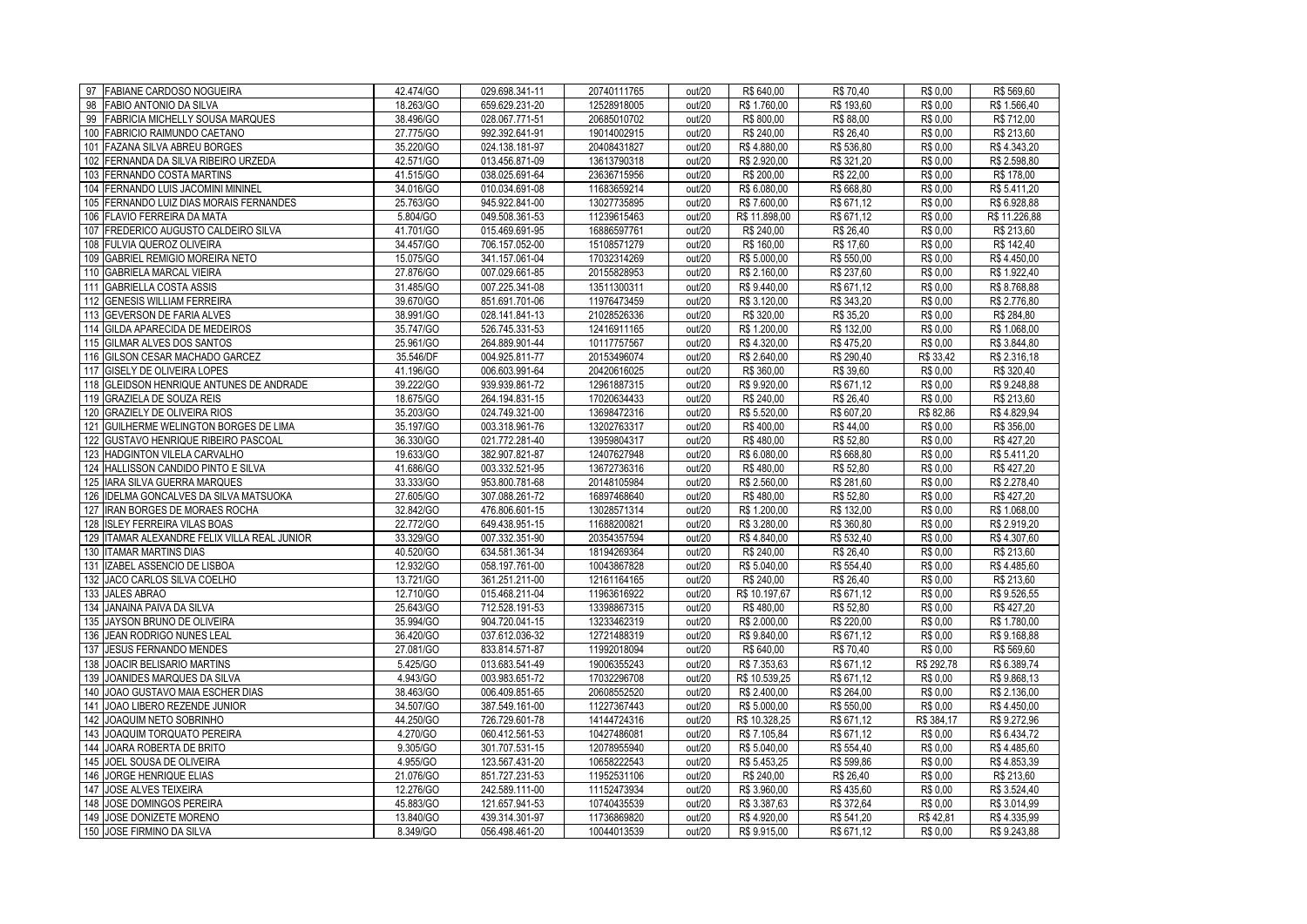| 151 JOSE GERALDO VELOSO MAGALHAES             | 22.893/GO              | 463.273.121-87 | 12476336957                | out/20 | R\$ 3.600,00  | R\$ 396,00 | R\$ 0.00   | R\$ 3.204,00  |
|-----------------------------------------------|------------------------|----------------|----------------------------|--------|---------------|------------|------------|---------------|
| 152 JOSE HUMBERTO ANDRADE SILVA               | 33.958/GO              | 252.165.201-63 | 17009429969                | out/20 | R\$ 2.920,00  | R\$ 321,20 | R\$ 0.00   | R\$ 2.598,80  |
| 153 JOSE LUIZ FERREIRA BARBOSA                | 27.395/GO              | 258.231.401-34 | 12073708783                | out/20 | R\$ 960,00    | R\$ 105,60 | R\$ 0.00   | R\$ 854,40    |
| 154 JOSE MANOEL NETO                          | 7.062/GO               | 082.481.331-68 | 10068546138                | out/20 | R\$ 6.196,90  | R\$ 671,12 | R\$ 0,00   | R\$ 5.525,78  |
| 155 JOSE MARIA OLIVA                          | 12.821/GO              | 288.118.878-87 | 12842635312                | out/20 | R\$ 1.040,00  | R\$ 114,40 | R\$ 0.00   | R\$ 925,60    |
| 156 JOSE MONTENEIVA GONCALVES                 | 5.951/GO               | 069.228.481-87 | 10076136598                | out/20 | R\$ 19.814,30 | R\$ 671,12 | R\$ 150,54 | R\$ 18.992,64 |
| 157 JOSE NEY BOAVENTURA                       | 27.635/GO              | 008.844.421-01 | 20961780899                | out/20 | R\$4.840,00   | R\$ 532,40 | R\$ 0,00   | R\$4.307,60   |
| 158 JOSE NONATO MARACAIPE SANTOS OLIVEIRA     | 19.583/GO              | 081.524.891-15 | 11162034127                | out/20 | R\$ 14.953,76 | R\$ 671,12 | R\$ 0,00   | R\$ 14.282,64 |
| 159 JOSE ROBERTO ALVES                        | 41.268/GO              | 865.263.831-49 | 12494432695                | out/20 | R\$ 560,00    | R\$ 61,60  | R\$ 0.00   | R\$498,40     |
| 160 JOSE SOARES DA SILVA                      | 13.556/GO              | 235.383.091-91 | 12229681976                | out/20 | R\$ 1.360,00  | R\$ 149,60 | R\$ 0.00   | R\$ 1.210,40  |
| 161 JOSIELY ANGELINA DA SILVA                 | 37.416/GO              | 997.876.601-49 | 20419731800                | out/20 | R\$ 3.280,00  | R\$ 360,80 | R\$ 0.00   | R\$ 2.919,20  |
| 162 JULIA DE ABREU PFRIMER ELIAS              | 33.018/GO              | 022.141.881-42 | 13545496316                | out/20 | R\$ 1.680,00  | R\$ 184,80 | R\$ 0.00   | R\$ 1.495,20  |
| 163 JULIANA CARDOSO SILVA                     | 39.585/GO              | 015.531.391-60 | 16202588110                | out/20 | R\$ 240,00    | R\$ 26,40  | R\$ 0.00   | R\$ 213,60    |
| 164 JULIANA CHAVES SIQUEIRA LINS              | 19.012/GO              | 640.679.801-59 | 11952949798                | out/20 | R\$ 7.080,00  | R\$ 671,12 | R\$ 0.00   | R\$ 6.408,88  |
| 165 JULIANNA APARECIDA SANTOS ANDRADE         | 35.378/GO              | 019.974.021-65 | 19056148772                | out/20 | R\$ 1.200,00  | R\$ 132,00 | R\$ 0.00   | R\$ 1.068,00  |
| 166 JULIENE NEVES DE FREITAS GALVÃ fO GONZAGA | 36.611/GO              | 006.041.841-90 | 13446636317                | out/20 | R\$ 5.000,00  | R\$ 550,00 | R\$ 0,00   | R\$4.450,00   |
| 167 KARLA RODRIGUES FLEURY                    | 25.569/GO              | 492.638.461-20 | 12759611312                | out/20 | R\$ 8.543,13  | R\$ 671,12 | R\$ 0.00   | R\$ 7.872,01  |
| 168 KATIA COSTA GOMES                         | 24.624/GO              | 320.746.031-34 | 17004380422                | out/20 | R\$ 2.400,00  | R\$ 264,00 | R\$ 0.00   | R\$ 2.136,00  |
| 169 KATIA GARCEZ DOS SANTOS                   | 18.100/GO              | 449.648.971-68 | 17022795078                | out/20 | R\$ 720,00    | R\$ 79,20  | R\$ 0,00   | R\$ 640,80    |
| 170 KEILA ROSA RODRIGUES                      | 18.212/GO              | 700.972.241-20 | 13088483314                | out/20 | R\$880,00     | R\$ 96,80  | R\$ 0.00   | R\$783,20     |
| 171 KELVEN FONSECA GONA‡ALVES DIAS            | 40.187/GO              | 824.886.811-72 | 12642005277                | out/20 | R\$ 5.200,00  | R\$ 572,00 | R\$ 0,00   | R\$4.628,00   |
| 172 LARISSA OLIVEIRA DUTRA                    | 34059/GO               | 952.411.831-91 | 13275225315                | out/20 | R\$ 1.120,00  | R\$ 123,20 | R\$ 0,00   | R\$ 996,80    |
| 173 LARISSA PUREZA FERREIRA CASTRO            | 37.374/GO              | 004.792.751-81 | 20618183021                | out/20 | R\$ 320,00    | R\$ 35,20  | R\$ 0,00   | R\$ 284,80    |
| 174 LARISSA XAVIER DE LIMA                    | 35673/GO               | 736.697.091-34 | 13415290319                | out/20 | R\$ 320,00    | R\$ 35,20  | R\$ 0,00   | R\$ 284,80    |
| 175 LEANDRO DE PAULA LOPES                    | 27.092/GO              | 001.947.631-02 | 16892261788                | out/20 | R\$ 5.920,00  | R\$ 651,20 | R\$ 0.00   | R\$ 5.268,80  |
| 176 LEANDRO PEREIRA DE OLIVEIRA               | 27.114/GO              | 888.802.651-72 | 12798849316                | out/20 | R\$ 1.680,00  | R\$ 184,80 | R\$ 0.00   | R\$ 1.495,20  |
| 177 LEANDRO SOARES SILVA REIS                 | 21.888/GO              | 775.526.871-34 | 11976533451                | out/20 | R\$ 2.640,00  | R\$ 290,40 | R\$ 0,00   | R\$ 2.349,60  |
| 178 LEANDRO VICENTE FERREIRA                  | 25.501/GO              | 800.202.911-91 | 12907066317                | out/20 | R\$ 5.080,00  | R\$ 558,80 | R\$ 0.00   | R\$4.521,20   |
| 179 LEIDIANE PIRES RODRIGUES                  | 39.507/GO              | 011.841.751-79 | 19022890433                | out/20 | R\$ 2.040,00  | R\$ 224,40 | R\$ 0.00   | R\$ 1.815,60  |
| 180 LEOLINA GARCEZ SANTANA                    | 41.101/GO              | 019.523.501-07 | 21062353120                | out/20 | R\$ 9.840,00  | R\$ 671,12 | R\$ 0.00   | R\$ 9.168,88  |
| 181 LEONEL HILARIO FERNANDES                  | 15.199/GO              | 228.729.061-34 | 10821398943                | out/20 | R\$ 3.760,00  | R\$413,60  | R\$ 0.00   | R\$ 3.346,40  |
| 182 LILAINNE CARVALHO DE SOUSA                | 26.675/GO              | 998.927.311-15 | 13226290311                | out/20 | R\$ 3.800,00  | R\$418,00  | R\$ 0.00   | R\$ 3.382,00  |
| 183 LILIAN CRISTINA CABRAL FREITAS            | 20.232/GO              | 705.361.041-15 | 12719815316                | out/20 | R\$ 1.200,00  | R\$ 132,00 | R\$ 0.00   | R\$ 1.068,00  |
| 184 LILIAN DA SILVA PEREIRA                   | 36.155/GO              | 884.349.901-72 | 16752223158                | out/20 | R\$ 240,00    | R\$ 26,40  | R\$ 0.00   | R\$ 213,60    |
| 185 LINDIANE FRANCISCA ROCHA CHAVES           | 43.079/DF              | 019.205.851-76 | 16750144153                | out/20 | R\$ 3.840,00  | R\$422,40  | R\$ 0,00   | R\$ 3.417,60  |
| 186 LIVIA DE SOUZA LEDO                       | 32.511/GO              | 423.883.921-87 | 42388392187                | out/20 | R\$ 5.440,00  | R\$ 598,40 | R\$ 0.00   | R\$4.841,60   |
| 187 LOANA LUCIA ARAUJO NETO                   | 25.363/GO              | 979.627.161-34 | 13039905316                | out/20 | R\$ 240,00    | R\$ 26,40  | R\$ 0,00   | R\$ 213,60    |
| 188 LUCAS RINCON SEGOVIA FARIA                | 29.273/GO              | 892.221.991-20 | 14120046318                | out/20 | R\$ 5.000,00  | R\$ 550,00 | R\$ 0,00   | R\$4.450,00   |
| 189 LUCELIA CARNEIRO ELIAS                    | 12.288/GO              | 413.163.041-91 | 12598095989                | out/20 | R\$ 1.320,00  | R\$ 145,20 | R\$ 0,00   | R\$ 1.174,80  |
| 190 LUCIA MEIRA FERREIRA                      | 10.323/GO              | 295.484.201-63 | 12229827709                | out/20 | R\$ 3.680,00  | R\$404,80  | R\$ 0,00   | R\$ 3.275,20  |
| 191 LUCIANO LIMA BANDEIRA                     | 32.236/GO              | 633.707.861-68 | 11983138775                | out/20 | R\$ 640,00    | R\$ 70,40  | R\$ 0,00   | R\$ 569,60    |
| 192 LUCILENE GALVAO                           | 16.333/GO              | 467.423.361-53 | 11215887773                | out/20 | R\$4.280,00   | R\$470,80  | R\$ 0.00   | R\$ 3.809,20  |
| 193 LUCINEIDE BORGES                          | 11.773/GO              | 255.778.756-68 | 11963190372                | out/20 | R\$ 240,00    | R\$ 26,40  | R\$ 0.00   | R\$ 213,60    |
| 194 LUIS ALBERTO AGUIAR                       | 19.870/GO              | 951.727.266-91 | 19008575623                | out/20 | R\$ 1.600,00  |            | R\$ 0.00   | R\$ 1.424,00  |
|                                               |                        |                |                            |        |               | R\$ 176,00 |            | R\$ 284,80    |
| 195 LUIZ ANTONIO DA SILVA                     | 30.882/GO<br>37.537/GO | 361.201.031-04 | 12030297870<br>12775282093 | out/20 | R\$ 320,00    | R\$ 35,20  | R\$ 0.00   | R\$ 6.128,88  |
| 196 LUIZ GUSTAVO VISENTIN                     |                        | 007.585.686-73 |                            | out/20 | R\$ 6.800,00  | R\$ 671,12 | R\$ 0.00   |               |
| 197 LURDIMAR GONCALVES DE RESENDE             | 11.138/GO              | 300.473.821-04 | 11667445140                | out/20 | R\$ 6.480,00  | R\$ 671,12 | R\$ 0.00   | R\$ 5.808,88  |
| 198 LYDIANE FURQUIM ATAIDES                   | 34.055/GO              | 914.708.461-87 | 20621163060                | out/20 | R\$4.400,00   | R\$484,00  | R\$ 0.00   | R\$ 3.916,00  |
| 199 MACSILANIA RIBEIRO DA SILVA CALHEIROS     | 35543/GO               | 934.731.841-87 | 13042910317                | out/20 | R\$ 1.280,00  | R\$ 140,80 | R\$ 0.00   | R\$ 1.139,20  |
| 200 MAELI NASCIMENTO TRONCHA DA SILVA         | 17,880/GO              | 422.308.881-53 | 17037518881                | out/20 | R\$ 5.000.00  | R\$ 550,00 | R\$ 0.00   | R\$4.450,00   |
| 201 MAGDA ALMEIDA LEITE                       | 14.384/GO              | 575.821.731-04 | 19000015920                | out/20 | R\$ 2.880,00  | R\$ 316,80 | R\$ 0.00   | R\$ 2.563,20  |
| 202 MANOEL APARECIDO DOS SANTOS               | 8.168/GO               | 076.998.161-53 | 10272355671                | out/20 | R\$ 2.804,00  | R\$ 308,44 | R\$ 0.00   | R\$ 2.495,56  |
| 203 MARA SILVA SARDINHA LISBOA COZAC          | 31.785/GO              | 625.153.491-53 | 12460711524                | out/20 | R\$ 8.320,00  | R\$ 671,12 | R\$ 0,00   | R\$ 7.648,88  |
| 204 MARCELINO NICOLAS KOZAK                   | 12.535/GO              | 387.204.771-04 | 12801635318                | out/20 | R\$ 600,00    | R\$ 66,00  | R\$ 0.00   | R\$ 534,00    |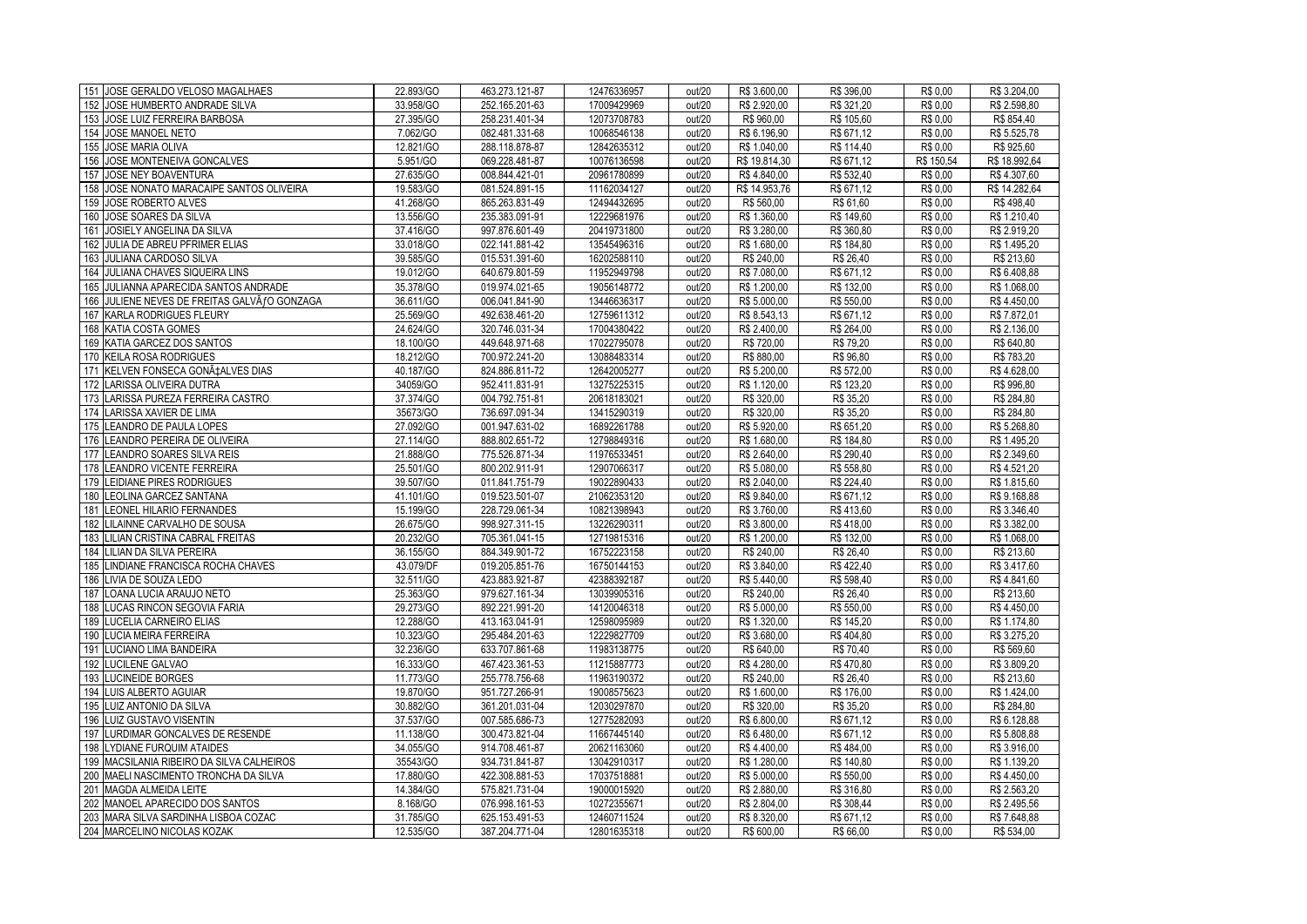| 205 MARCELO PINHEIRO DAVI                 | 26.226/GO  | 905.415.531-00 | 12850297315 | out/20 | R\$ 320.00    | R\$ 35,20  | R\$ 0.00 | R\$ 284,80    |
|-------------------------------------------|------------|----------------|-------------|--------|---------------|------------|----------|---------------|
| 206 MARCIA VERISSIMO DOS SANTOS           | 16.286/GO  | 546.622.141-49 | 19016634501 | out/20 | R\$ 7.010.00  | R\$ 671.12 | R\$ 0.00 | R\$ 6.338.88  |
| 207 MARCIO GABRIEL CAVALCANTE MARIANO     | 40.131/GO  | 053.826.634-16 | 19027561136 | out/20 | R\$ 1.440.00  | R\$ 158,40 | R\$ 0.00 | R\$ 1.281,60  |
| 208 MARCO LEMES VIEIRA                    | 33.057/GO  | 968.755.851-20 | 13164492315 | out/20 | R\$ 5.040.00  | R\$ 554,40 | R\$ 0.00 | R\$4.485.60   |
| 209 MARCOS TULIO DE OLIVEIRA              | 36.223/GO  | 784.654.351-20 | 12517011976 | out/20 | R\$ 5.840,00  | R\$ 642,40 | R\$ 0.00 | R\$ 5.197,60  |
| 210 MARCUS ANTONIO RODRIGUES DIAS         | 14.452/GO  | 167.578.151-68 | 10783101047 | out/20 | R\$400,00     | R\$44,00   | R\$ 0.00 | R\$ 356,00    |
| 211 MARCUS VINICIUS DE OLIVEIRA RODRIGUES | 36.696/GO  | 015.351.791-39 | 13526544319 | out/20 | R\$ 1.680.00  | R\$ 184,80 | R\$ 0.00 | R\$ 1.495.20  |
| 212<br>MARIA ABADIA GOMES                 | 10.273/GO  | 347.294.881-72 | 11687136623 | out/20 | R\$ 826,25    | R\$ 90,89  | R\$ 0.00 | R\$735,36     |
| 213 MARIA APARECIDA VILELA TORRES         | 39.048/GO  | 307.942.771-87 | 11243686663 | out/20 | R\$ 2.545.63  | R\$ 280,02 | R\$ 0.00 | R\$ 2.265,61  |
| 214 MARIA GONCALVES DA SILVA              | 14.021/GO  | 379.239.351-49 | 19006723609 | out/20 | R\$ 1.400.00  | R\$ 154,00 | R\$ 0.00 | R\$ 1.246,00  |
| 215 MARINA MELO FERREIRA                  | 30.719/GO  | 694.895.721-87 | 19042214395 | out/20 | R\$ 2.000.00  | R\$ 220,00 | R\$ 0.00 | R\$ 1.780,00  |
| 216 MARIO CESAR RODRIGUES                 | 29.227/GO  | 199.612.781-00 | 10660772954 | out/20 | R\$ 240.00    | R\$ 26,40  | R\$ 0.00 | R\$ 213,60    |
| 217 MARIZIA PINTO DAMASCENO               | 7.592/GO   | 350.262.431-34 | 11396403030 | out/20 | R\$4.960.00   | R\$ 545,60 | R\$ 0.00 | R\$4.414,40   |
| 218 MARIZILDA GONCALVES DE SOUSA          | 15.757/GO  | 507.516.381-53 | 11683919313 | out/20 | R\$ 2.400.00  | R\$ 264,00 | R\$ 0.00 | R\$ 2.136,00  |
| 219 MARLON RODRIGUES DE ALMEIDA           | 33.311/GO  | 556.654.381-20 | 12789459276 | out/20 | R\$ 9.760.00  | R\$ 671.12 | R\$ 0.00 | R\$ 9.088,88  |
| 220 MARYSLANE XAVIER DA SILVA             | 34.973/GO  | 008.620.641-98 | 19018074171 | out/20 | R\$ 1.920.00  | R\$ 211,20 | R\$ 0.00 | R\$ 1.708,80  |
| 221 MAURINHO BRAZ DUTRA                   | 9.375/GO   | 055.587.601-25 | 10044019650 | out/20 | R\$ 5.205,38  | R\$ 572,59 | R\$ 0.00 | R\$4.632,79   |
| 222 MAURO PEREIRA DOS SANTOS              | 8.798/GO   | 289.909.781-49 | 11667913934 | out/20 | R\$4.537,75   | R\$499,15  | R\$ 0.00 | R\$4.038,60   |
| 223 MILTON CADEMARTORI SIMAO              | 7.928/GO   | 217.481.441-20 | 12050636190 | out/20 | R\$ 5.701.13  | R\$ 627.12 | R\$ 0.00 | R\$ 5.074.01  |
| 224 MURILLO DE OLIVEIRA DANTAS            | 34.420/GO  | 019.552.541-84 | 13015529128 | out/20 | R\$ 3.680,00  | R\$404,80  | R\$ 0.00 | R\$ 3.275,20  |
| 225 NEIDE DE MOURA VASCONCELOS            | 18.757/GO  | 154.993.591-72 | 10615576769 | out/20 | R\$ 2.313,50  | R\$ 254,49 | R\$ 0.00 | R\$ 2.059,02  |
| 226 NEIDE MARIA MONTES                    | 17.386/GO  | 478.765.221-49 | 12389474944 | out/20 | R\$ 1.280.00  | R\$ 140,80 | R\$ 0.00 | R\$ 1.139,20  |
| 227 NELSON SALES                          | 1.850/GO   | 020.672.001-78 | 10799948613 | out/20 | R\$ 10.090,50 | R\$ 671,12 | R\$ 0.00 | R\$ 9.419,38  |
| 228 NEURI FIDELES DE ANDRADE              | 39.317A/GO | 488.113.001-34 | 12356197836 | out/20 | R\$480,00     | R\$ 52,80  | R\$ 0.00 | R\$427,20     |
| 229 NILSON GOMES GERAES FILHO             | 22.833/GO  | 869.366.701-72 | 13479683311 | out/20 | R\$ 1.600.00  | R\$ 176,00 | R\$ 0.00 | R\$ 1.424,00  |
| 230 ODILON NETO DA SILVA                  | 29.413/GO  | 360.315.001-59 | 11178740301 | out/20 | R\$4.840,00   | R\$ 532,40 | R\$ 0.00 | R\$4.307,60   |
| 231 OLIMPIO RODRIGUES DE SOUZA            | 5.235/GO   | 071.661.091-49 | 10971138971 | out/20 | R\$ 5.280.13  | R\$ 580,81 | R\$ 0.00 | R\$4.699,32   |
| 232 OSMAR LUIS PASQUALOTTO                | 29.004/GO  | 298.166.619-34 | 11215061735 | out/20 | R\$ 640,00    | R\$ 70,40  | R\$ 0.00 | R\$ 569,60    |
| 233 OSVANDI RAIONI SOARES ASSOLARI        | 35.277/GO  | 031.621.781-69 | 13631625315 | out/20 | R\$ 1.680,00  | R\$ 184,80 | R\$ 0.00 | R\$ 1.495,20  |
| 234 PATRICIA GOMES ARAUJO                 | 26.309/GO  | 945.877.361-04 | 12440280447 | out/20 | R\$4.320,00   | R\$475,20  | R\$ 0.00 | R\$ 3.844,80  |
| 235 PATRICIA GOUVEIA MONTEIRO DE SÃ-LIMA  | 32.202/GO  | 945.348.611-68 | 19025082672 | out/20 | R\$ 5.000,00  | R\$ 550,00 | R\$ 0,00 | R\$4.450,00   |
| 236 PAULA AGUIDA SILVA LEITE DE SOUZA     | 30.992/GO  | 009.582.751-06 | 26796253424 | out/20 | R\$ 3.280,00  | R\$ 360,80 | R\$ 0.00 | R\$ 2.919,20  |
| 237 PAULO GUILHERME DOMINGUES BASTOS      | 31891/GO   | 001.592.971-09 | 21279984912 | out/20 | R\$400,00     | R\$ 44,00  | R\$ 0.00 | R\$ 356,00    |
| 238 PAULO ROBERTO MACHADO SOARES          | 33.860/GO  | 001.234.911-93 | 14084340312 | out/20 | R\$ 1.920,00  | R\$ 211,20 | R\$ 0,00 | R\$ 1.708,80  |
| 239 PAULO ROBERTO PEREIRA                 | 37.786/GO  | 548.177.141-15 | 17054835962 | out/20 | R\$ 7.640.00  | R\$ 671,12 | R\$ 0.00 | R\$ 6.968,88  |
| 240 PEDRO REGO FILHO                      | 3.237/GO   | 012.811.351-00 | 13090526319 | out/20 | R\$ 2.889,88  | R\$ 317,89 | R\$ 0.00 | R\$ 2.571,99  |
| 241 PERIVALDO SANTOS SILVA                | 4.537/GO   | 145.398.886-68 | 10259789698 | out/20 | R\$ 17.680,38 | R\$ 671,12 | R\$ 0,00 | R\$ 17.009,26 |
| 242 QUEREN REGINA MANGRICH DA SILVA       | 30.488/GO  | 036.502.709-00 | 13851066315 | out/20 | R\$ 160.00    | R\$ 17,60  | R\$ 0.00 | R\$ 142,40    |
| 243 RAPHAEL ANTUANNE TORQUATO DO CARMO    | 36.951/GO  | 013.944.541-20 | 16813222156 | out/20 | R\$ 600.00    | R\$ 66,00  | R\$ 0.00 | R\$ 534.00    |